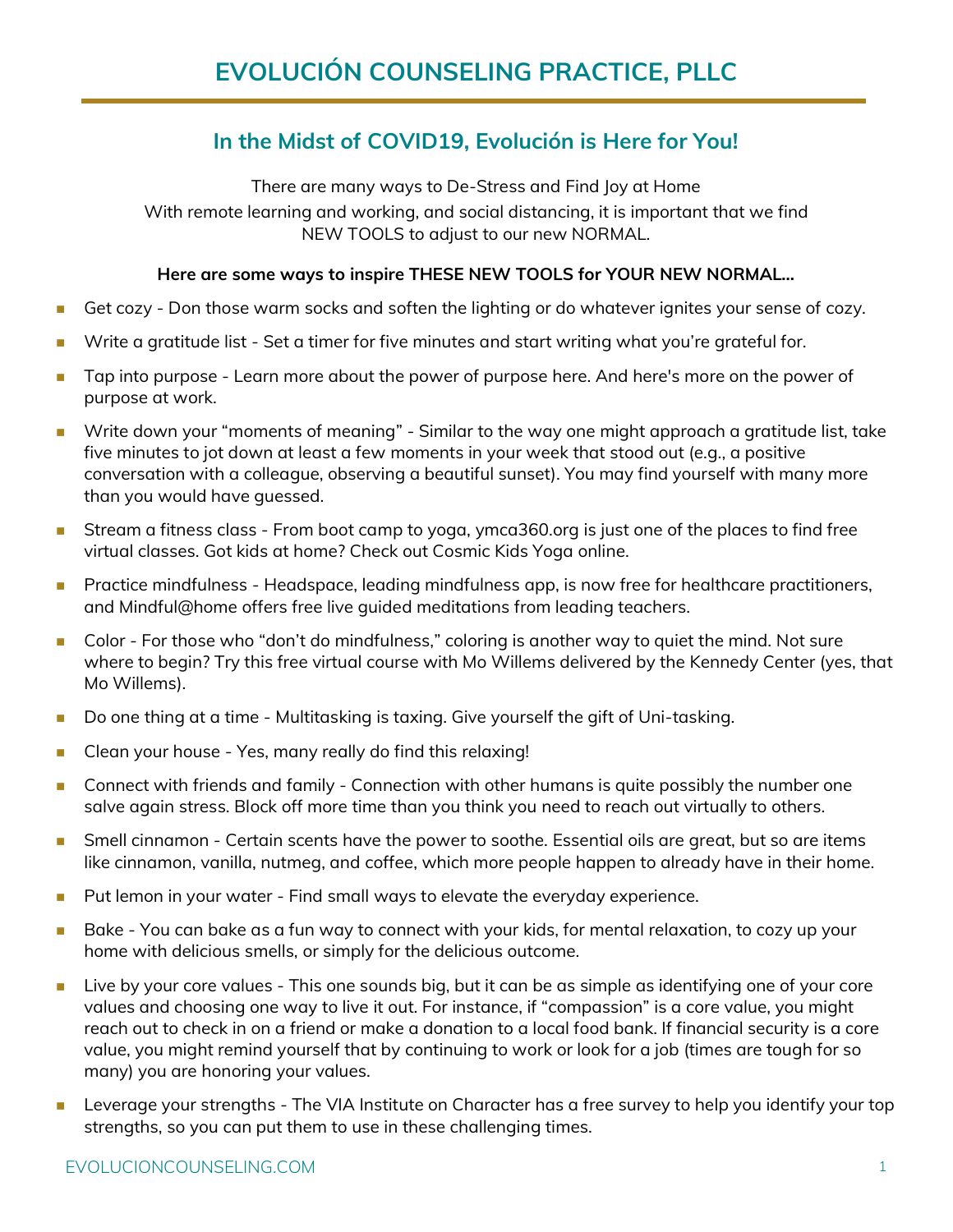## **EVOLUCIÓN COUNSELING PRACTICE, PLLC**

- Dance Choose a favorite song on Spotify, or an entire playlist, and dance like no one's watching.
- Go for a walk If you are still permitted to go for a stroll, this has countless benefits for health and wellbeing.
- ◼ Tour a museum Google's Arts and Culture collection enables us to virtually tour some of the world's most famous museums from our couch
- Wear clothes you feel great in Veteran remote workers advise getting dressed no matter what.
- Name your feelings Negative feelings tend to amplify when we push them down. "Labeling" is a simple practice that can help us tame difficult emotions. When you feel the feelings bubbling up try saying "oh hello anxiety" or "hi there fear." Don't forget to also notice the positive feelings.
- Draw your feelings If naming feels out of reach, try setting a timer for 10 minutes and drawing what's inside.
- Cry So often we feel unburdened after a good cry. Cry to a friend, or alongside a touching movie.
- Take a nap Here are some tips from sleepfoundation.org for napping well.
- Cook a special meal Special can range from gourmet to simply setting the table like you would for a treasured friend's visit.
- Create a resilience journal List difficult experiences you've overcome, especially ones from which you emerged stronger.
- Recall a pleasant memory Think about a place you visited that relaxed you. Imagine it vividly enough and you may start to feel as if you were there!
- Journal A simple notebook yields endless possibilities. Many teachers are recommending kids to keep a daily journal they can share with their friends once schools are back in session. So "journal time" can be a family affair.
- Watch TV For many, Hulu and Netflix are keyways to relax.
- Watch a movie Ditto.
- Watch something funny According the Mayo Clinic, laughter really can be the best medicine.
- Laugh Seriously, just start laughing!
- Limit news consumption How would it be to limit your news consumption to one to two times per day of checking into trusted sources?
- Craft Arts and crafts can be joyful and soothing for kids of all ages.
- Make a highly achievable to-do list It can feel good to check those boxes! Each item can be as simple as "eat breakfast" and "shower."
- Send a gratitude letter Dr. Martin Seligman touts the benefits of sending a letter to someone detailing something they did that you are grateful for. You can read this to them aloud or send it by email.
- Free write about your best possible future A crucible in positive psychology, you can learn more here.